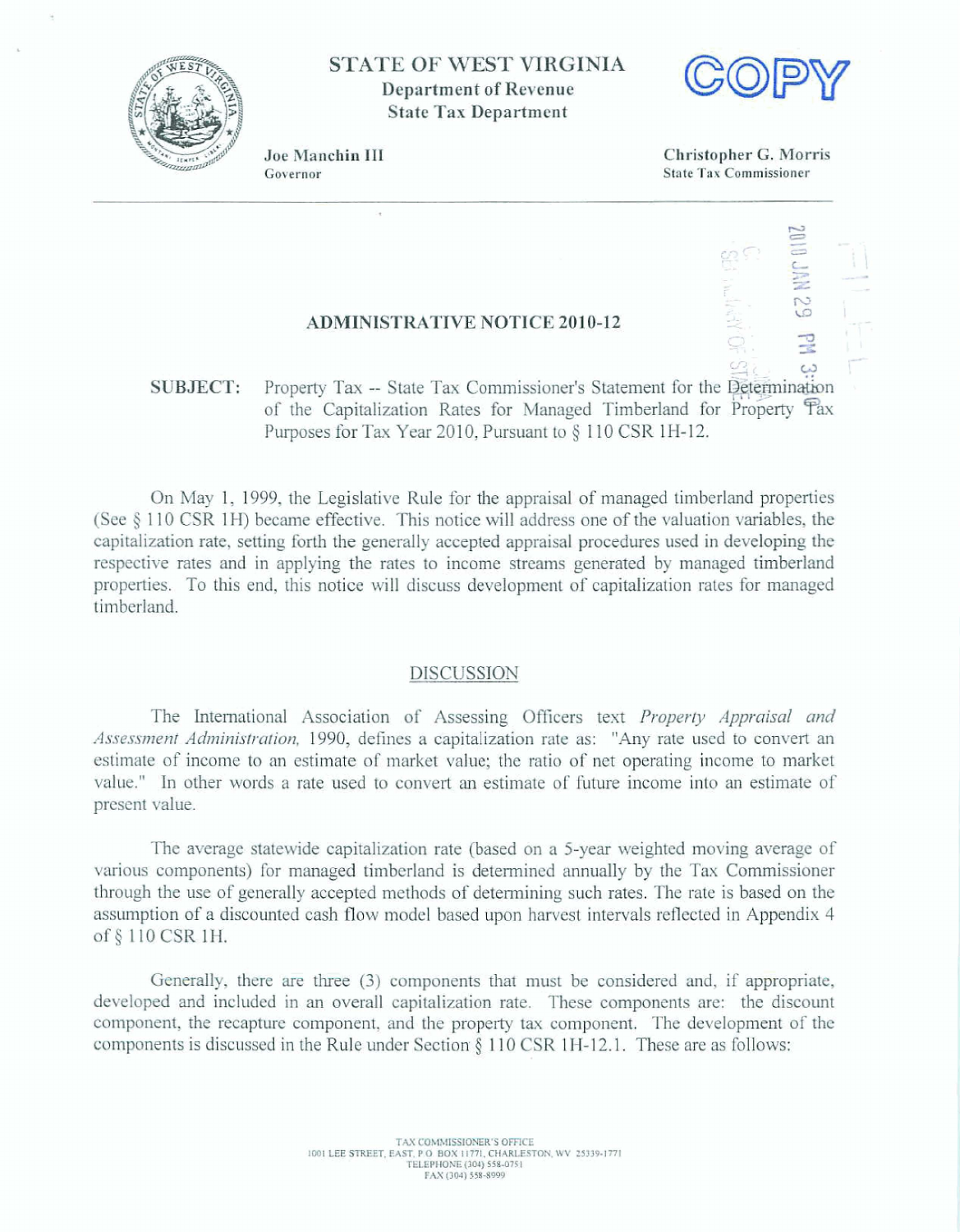## **Administrative Notice 2010-12**

#### DISCOUNT COMPONENT

The summation technique is used to develop a discount component of the capitalization rate. The five sub-components of the discount component are:

Safe Rate, -- The safe rate reflects a rate of return that an investor could expect on an investment of minimal risk. This rate is developed through weighted averages of interest rates offered on fivevear United States Treasury Bills for the five years immediately preceding the appraisal date.

Nonliquidity. – The nonliquidity rate is developed through an annual review to determine a reasonable estimate of time that timberland, when exposed for sale, remains on the market before being sold. The time thus determined is used to identify United States Treasury Bills with similar time differentials in excess of thirteen-week Treasury Bills. The interest differential between these securities is used to represent the nonliquidity rate. For example, if it is determined that a tract of timberland remains on the market for an average of nine months (39 weeks) before being sold, the nonliquidity rate is derived by subtracting the rate on 13-week Treasury Bills from the rate on onevear Treasury Bills. This review considers the weighted average of these differences for a five-year period immediately preceding the appraisal date.

Risk Rate. -- The relative degree of risk of an investment in timberland is developed through an annual review of thirty-year United States Treasury Bills less five-year United States Treasury Bills. The review considers the weighted averages of debt and equity components of these differences for a five-year period immediately preceding the appraisal date.

Management Rate. -- The management rate represents the cost of managing the investment, not the cost of managing the timberland. Historically, the management rate has been one-half of one percent (0.5%); therefore, this rate is considered the industry standard for current applications.

Inflation Rate (negative). -- Nominal interest rates, including the "safe rate" mentioned above. are higher than real rates by an amount representing expectation of future inflation. Therefore, the capitalization rate must be a real rate, net of expectation of inflation. The inflation rate is established through a weighted average analysis of the most recent five calendar year's urban consumer price index as determined by the United States Department of Labor, Bureau of Labor Statistics.

In determining the discount component of the capitalization rate, the Tax Commissioner determines the sum of the safe rate, the nonliquidity rate, the risk rate, and the management rate. and deducts from this sum the inflation rate.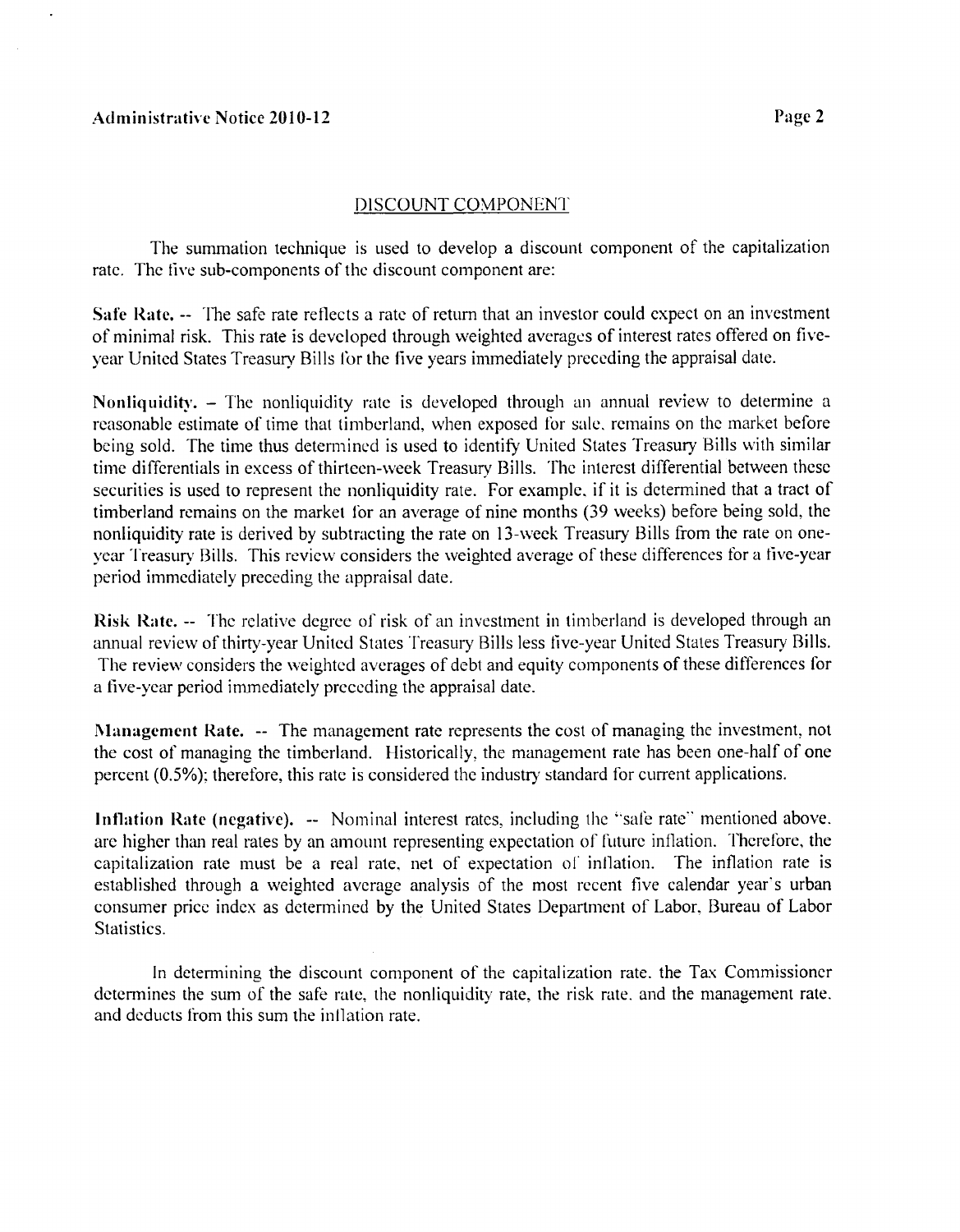#### RECAPTURE COMPONENT

The discount component previously discussed provides an investor with a rate of return-oninvestment (interest). The second capitalization rate component, recapture, provides the investor with a return-of-investment principal (i.e.: provides an estimate of return necessary for the investor to recover the principal invested). Once a capitalization rate has been developed, the income series is discounted to present worth through selection of a multiplier(s). The multiplier has a built in factor for recapture thus removing the need to separately accommodate for recapture in the capitalization rate.

#### PROPERTY TAX COMPONENT

The final component, property taxes, is derived for Class II, Class III, and Class IV properties by multiplying the assessment rate by the statewide average of tax rates on such classes of property.

#### APPLICATION

The rates as developed above (and shown on attachments) are applied against the difference between future values of the harvest (at determined harvest intervals) less the future value of the management costs less a property tax adjustment for each class of property.

For more information concerning the development of capitalization rates for managed timberland properties see  $\S$  110 CSR 1H or contact the State Tax Department at (304) 558-3940.

Issued:  $\frac{7}{8}$  /-29 - 2010

Christopher G. Morris State Tax Commissioner West Virginia State Tax Department

State Tax Department **Property Tax Division** P. 0. Box 2389 Charleston, WV 25328-2389 Operator on Duty 8:30 am - 5:00 pm Monday through Friday Phone: (304) 558-3940 FAX: (304) 558-1843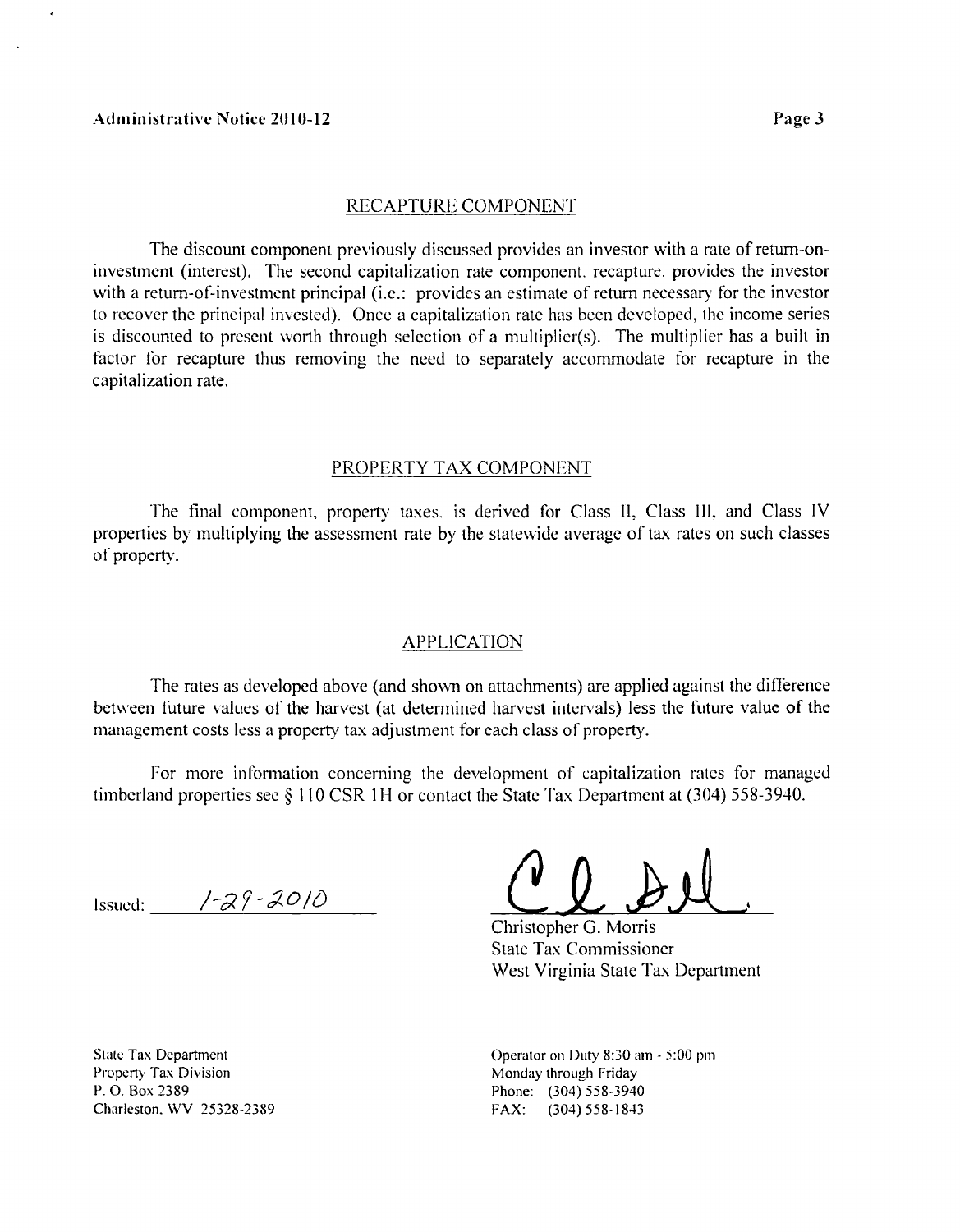|                                                                                                                                                      | <b>Managed Timberland Statistics</b>                     |                  |                                                                     |         |             |
|------------------------------------------------------------------------------------------------------------------------------------------------------|----------------------------------------------------------|------------------|---------------------------------------------------------------------|---------|-------------|
|                                                                                                                                                      |                                                          |                  | Estimation of Required Rate of Return: Class III & IV Blended Rates |         |             |
|                                                                                                                                                      | Safe Rate of Return (5 Year T-Bill Rate)                 |                  |                                                                     |         |             |
| Year                                                                                                                                                 | Rate                                                     | WIA %            | W/A Rate                                                            |         |             |
| 2008                                                                                                                                                 | 2.7983                                                   | 33.33%           | 0.9328                                                              |         |             |
| 2007                                                                                                                                                 | 4.4300                                                   | 26.67%           | 1.1813                                                              |         |             |
| 2006                                                                                                                                                 | 4.7450                                                   | 20.00%           | 0.9490                                                              |         |             |
| 2005<br>2004                                                                                                                                         | 4.0458<br>3.4290                                         | 13.33%<br>6.67%  | 0.5394<br>0.2285                                                    | 3,831   | ₩           |
|                                                                                                                                                      |                                                          |                  |                                                                     |         |             |
| Nonliquidity Rate                                                                                                                                    |                                                          |                  |                                                                     |         |             |
| (12 Month T-Bills vs. 3 Month T-Bills)                                                                                                               |                                                          |                  |                                                                     |         |             |
| Year                                                                                                                                                 | Rate                                                     | WIA %            | W/A Rate                                                            |         |             |
| 2008                                                                                                                                                 | 0.4308<br>0.0500                                         | 33.33%<br>26.67% | 0.1436<br>0.0133                                                    |         |             |
| 2007<br>2006                                                                                                                                         | 0.0845                                                   | 20.00%           | 0.0169                                                              |         |             |
| 2005                                                                                                                                                 | 0.4050                                                   | 13.33%           | 0.0540                                                              |         |             |
| 2004                                                                                                                                                 | 0.4920                                                   | 6.67%            | 0.0328                                                              | 0.261   | ℅           |
|                                                                                                                                                      | Risk Rate (30 yr T-bills vs 5 yr T-bills)*               |                  |                                                                     |         |             |
| Year                                                                                                                                                 | Rate                                                     | WIA %            | W/A Rate                                                            |         |             |
| 2008                                                                                                                                                 | 1.4808                                                   | 33.33%           | 0.4936                                                              |         |             |
| 2007                                                                                                                                                 | 0.4092                                                   | 26.67%           | 0.1091                                                              |         |             |
|                                                                                                                                                      |                                                          |                  |                                                                     |         |             |
| 2006                                                                                                                                                 | 0.6070                                                   | 20.00%           | 0.1214                                                              |         |             |
|                                                                                                                                                      |                                                          |                  |                                                                     |         |             |
| 2005<br>2004                                                                                                                                         | 0.6000<br>1.6180                                         | 13.33%<br>6.67%  | 0.0800<br>0.1079                                                    | 0.912   | ₩           |
|                                                                                                                                                      |                                                          |                  |                                                                     | 0.500   | У,          |
|                                                                                                                                                      |                                                          |                  |                                                                     |         |             |
|                                                                                                                                                      |                                                          |                  |                                                                     |         |             |
|                                                                                                                                                      |                                                          |                  |                                                                     |         |             |
| Year                                                                                                                                                 | Rate                                                     | WIA %            | WIA Rate                                                            |         |             |
| 2008                                                                                                                                                 | 1.296                                                    | 33.33%           | 0.4320                                                              |         |             |
| 2007                                                                                                                                                 | 1.302                                                    | 26.67%           | 0.3472                                                              |         |             |
| 2006                                                                                                                                                 | 1.326                                                    | 20.00%           | 0.2652                                                              |         |             |
| 2005                                                                                                                                                 | 1.344                                                    | 13.33%           | 0.1792                                                              |         |             |
| 2004                                                                                                                                                 | 1.356                                                    | 6.67%            | 0.0904                                                              |         | 1.314 %     |
|                                                                                                                                                      |                                                          |                  |                                                                     |         |             |
| <b>Management Factor</b><br><b>Property Tax Component</b><br>(60% of Class III & IV Blended Rate)<br>Inflation Rate:<br>(Bureau of Labor Statistics) |                                                          |                  |                                                                     |         |             |
| Year                                                                                                                                                 | Rate                                                     | WIA %            | W/A Rate                                                            |         |             |
| 2008                                                                                                                                                 | 0.100                                                    | 13.33%           | 0.0133                                                              |         |             |
| 2007                                                                                                                                                 | 4.100                                                    | 6.67%            | 0.2735                                                              |         |             |
|                                                                                                                                                      | 2.500                                                    | 33.33%           | 0.8333                                                              |         |             |
| 2006                                                                                                                                                 |                                                          |                  |                                                                     |         |             |
| 2005<br>2004                                                                                                                                         | 3.400<br>3.300                                           | 20.00%<br>26.67% | 0.6800<br>0.8801                                                    |         | $(2.680)$ % |
|                                                                                                                                                      |                                                          |                  |                                                                     |         |             |
|                                                                                                                                                      | TOTAL REQUIRED RATE OF RETURN (REAL)                     |                  |                                                                     |         | 4.138 %     |
|                                                                                                                                                      | LESS: PROPERTY TAX COMPONENT<br>TOTAL DISCOUNT COMPONENT |                  |                                                                     | (1.314) | 2.824 %     |

 $\cdot$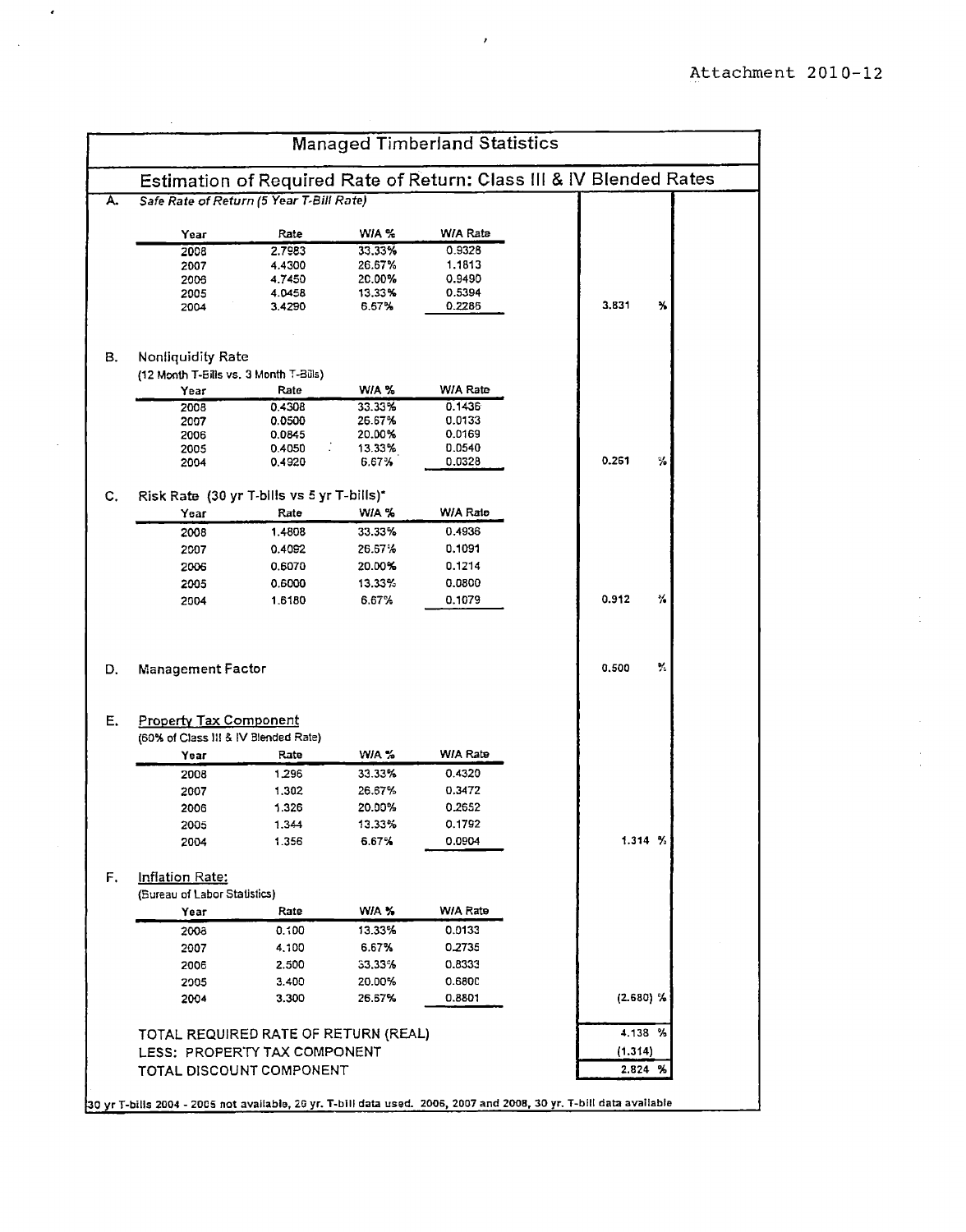#### 2008 Stumpage Prices:

 $\ddot{\phantom{0}}$ 

|                                  |          |              | Sawtimber    | Pulpwood     |              |               |
|----------------------------------|----------|--------------|--------------|--------------|--------------|---------------|
| Stumpage Price Adjustment Factor |          |              | $-0.28%$     | 0.00%        |              |               |
|                                  |          |              | 0.9055       | 0.8815       | 0.8571       | 0.7991        |
| SAWTIMBER                        |          | Current      | S/MBF at age | S/MBF at age | S/MBF at age | \$/MBF at age |
|                                  | Region   | <b>S/MBF</b> | 35           | 45           | 55           | 80            |
|                                  | Region 1 | 250.15       | 226,77       | 220.50       | 214.40       | 199.88        |
|                                  | Region 2 | 207.21       | 187.84       | 182.65       | 177.60       | 165.58        |
|                                  | Region 3 | 283.22       | 256.75       | 249.65       | 242.75       | 226.31        |
|                                  | Region 4 | 224.88       | 203.86       | 198.22       | 192.74       | 179.69        |
|                                  | Region 5 | 198.39       | 179.85       | 174,87       | 170.04       | 158.53        |
|                                  |          |              | 1.0000       | 1.0000       | 1.0000       | 1.0000        |
| PULPWOOD:                        |          |              | \$/cd at age | \$/cd at age | \$/cd at age | S/cd at age   |
|                                  | Region   | \$/Cord      | 35           | 45           | 55           | 80            |
|                                  | Region 1 | 5.81         | 5.81         | 5.81         | 5.81         | 5.81          |
|                                  | Region 2 | 7.56         | 7.56         | 7.56         | 7.56         | 7.56          |
|                                  | Region 3 | 6.12         | 6.12         | 6.12         | 6.12         | 6.12          |
|                                  | Region 4 | 6.14         | 6.14         | 6.14         | 6.14         | 6.14          |
|                                  | Region 5 | 6.97         | 6.97         | E.97         | 6.97         | 6.97          |

#### Management Costs:

 $\ddot{\phantom{1}}$ 

| Region       | S/accre(1) |
|--------------|------------|
| 1            | 3.15<br>٠  |
| 2            | 3.15       |
| 3            | 3.15       |
| 4            | 3.15       |
| 5            | 3.15       |
| <b>State</b> |            |

 $\bar{z}$ 

#### Tax Rates:

| Effective Federal Income Tax Rate                   | 35.00% |
|-----------------------------------------------------|--------|
| Effective WV State Income Tax Rate (6.5% * (1-.35)) | 4.23%  |
| Effective VVV Severance Tax Rate (4.0% * (1-.35)    | 2.60%  |

## Yield (Volumes) (80 year rotation)

| <b>HILLENSIN</b><br><b>Productivity Grades</b> | Site Index   | Yield - MBF | Yleid - Cords |       |
|------------------------------------------------|--------------|-------------|---------------|-------|
| Grade I                                        | 75 or more   |             | 14.5          | 10.51 |
| Grade II                                       | 65-74        |             | 9.7           | 14.9  |
| Grade III                                      | less than 65 |             | 4.5           | 18.5  |

 $\mathcal{L}$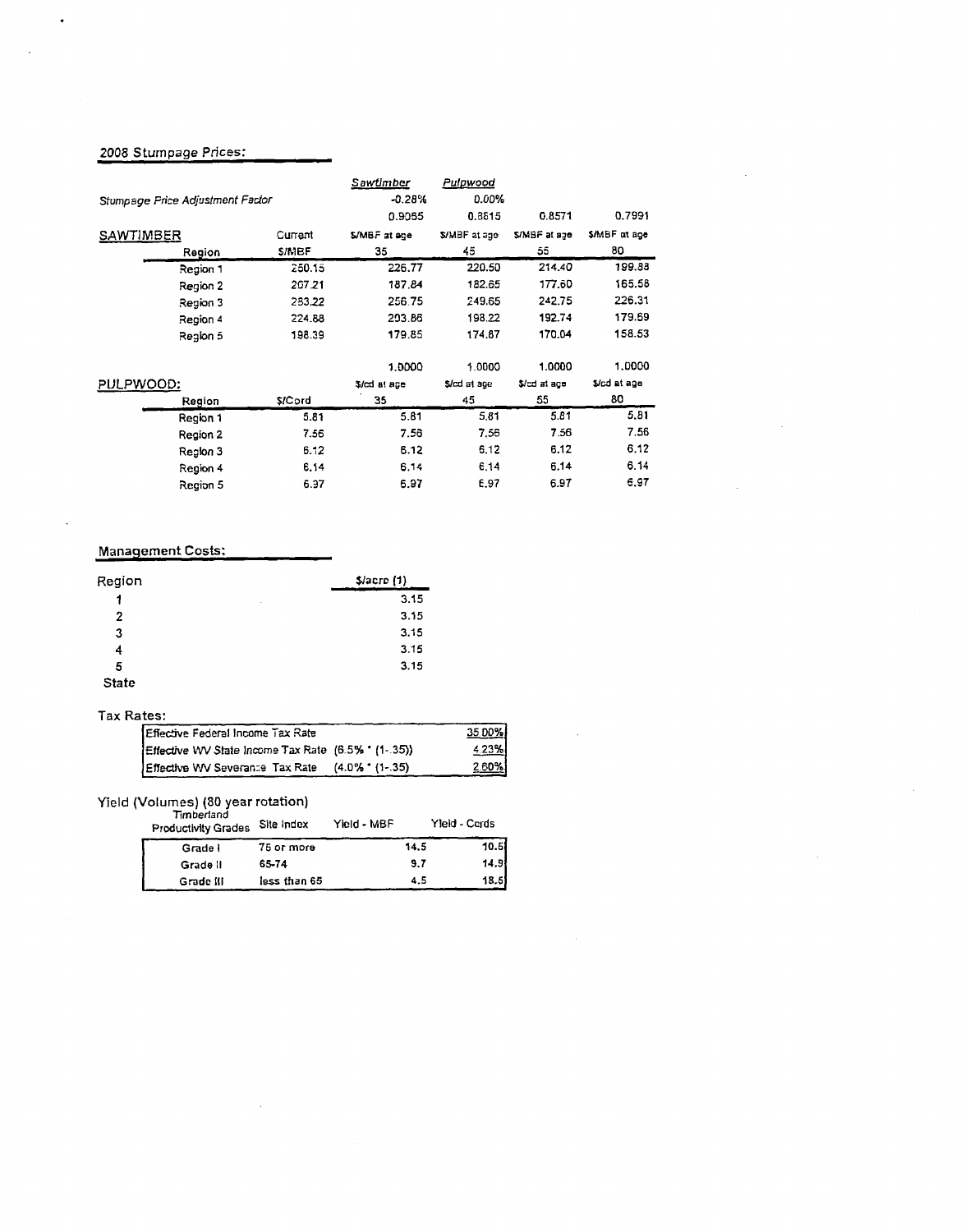|                                                              |                                                          |        |                 | <b>Managed Timberland Statistics</b> |  |                    |   |
|--------------------------------------------------------------|----------------------------------------------------------|--------|-----------------|--------------------------------------|--|--------------------|---|
| <b>Estimation of Required Rate of Return: Class II Rates</b> |                                                          |        |                 |                                      |  |                    |   |
| A.                                                           | Safe Rate of Return (5 Year T-Bill Rate)                 |        |                 |                                      |  |                    |   |
|                                                              | Year                                                     | Rate   | WIA %           | W/A Rate                             |  |                    |   |
|                                                              | 2008                                                     | 2.7980 | 33.33%          | 0.9327                               |  |                    |   |
|                                                              | 2007                                                     | 4.4300 | 26.67%          | 1.1813                               |  |                    |   |
|                                                              | 2006                                                     | 4.7450 | 20.00%          | 0.9490                               |  |                    |   |
|                                                              | 2005                                                     | 4.0458 | 13.33%          | 0.5394                               |  |                    |   |
|                                                              | 2004                                                     | 3.4290 | 6.67%           | 0.2286                               |  | 3.831              | % |
| в.                                                           | Nonliquidity Rate                                        |        |                 |                                      |  |                    |   |
|                                                              | (12 Month T-Bills vs. 3 Month T-Bills)                   |        |                 |                                      |  |                    |   |
|                                                              | Year                                                     | Rato   | WIA %           | W/A Rate                             |  |                    |   |
|                                                              | 2008                                                     | 0.4308 | 33.33%          | 0.1436                               |  |                    |   |
|                                                              | 2007                                                     | 0.0500 | 26.67%          | 0.0133                               |  |                    |   |
|                                                              | 2005                                                     | 0.0845 | 20.00%          | 0.0169                               |  |                    |   |
|                                                              | 2005                                                     | 0.4050 | 13.33%          | 0.0540                               |  |                    |   |
|                                                              | 2004                                                     | 0.4920 | 6.67%           | 0.032B                               |  | 0.261              | ₩ |
| c.                                                           | Risk Rate (30 yr T-bills vs 5 yr T-bills)*               |        |                 |                                      |  |                    |   |
|                                                              | Year                                                     | Rate   | WA %            | W/A Rate                             |  |                    |   |
|                                                              | 2008                                                     | 1.4800 | 33.33%          | 0.4933                               |  |                    |   |
|                                                              | 2007                                                     | 0.4084 | 26.67%          | 0.1089                               |  |                    |   |
|                                                              | 2006                                                     | 0.6070 | 20.00%          | 0.1214                               |  |                    |   |
|                                                              |                                                          |        |                 |                                      |  |                    |   |
|                                                              | 2005                                                     | 0.6000 | 13.33%          | 0.0800                               |  |                    |   |
|                                                              | 2004                                                     | 1.5180 | 6.67%           | 0.1079                               |  | 0.912              | % |
|                                                              | <b>Management Factor</b>                                 |        |                 |                                      |  | 0.500              | % |
|                                                              |                                                          |        |                 |                                      |  |                    |   |
|                                                              | <b>Property Tax Component</b>                            |        |                 |                                      |  |                    |   |
|                                                              | (60% of Class II Rate)<br>Year                           | Rate   |                 | W/A Rate                             |  |                    |   |
|                                                              |                                                          |        | WIA %<br>33.33% |                                      |  |                    |   |
|                                                              | 2008                                                     | 0.696  |                 | 0.2320                               |  |                    |   |
|                                                              | 2007                                                     | 0.708  | 26.67%          | 0.1888                               |  |                    |   |
|                                                              | 2006                                                     | 0.726  | 20.00%          | 0.1452                               |  |                    |   |
|                                                              | 2005                                                     | 0.738  | 13.33%          | 0.0984                               |  |                    |   |
|                                                              | 2004                                                     | 0.744  | 6.67%           | 0.0496                               |  | 0.714%             |   |
| D.<br>Е.<br>F.                                               | Inflation Rate:                                          |        |                 |                                      |  |                    |   |
|                                                              | (Bureau of Labor Statistics)                             |        |                 |                                      |  |                    |   |
|                                                              | Year                                                     | Rate   | WA %            | WIA Rate                             |  |                    |   |
|                                                              | 2008                                                     | 0.100  | 13.33%          | 0.0133                               |  |                    |   |
|                                                              | 2007                                                     | 4.100  | 6.67%           | 0.2735                               |  |                    |   |
|                                                              |                                                          |        |                 |                                      |  |                    |   |
|                                                              | 2006                                                     | 2.500  | 33.33%          | 0.8333                               |  |                    |   |
|                                                              | 2005                                                     | 3.400  | 20.00%          | 0.6800                               |  |                    |   |
|                                                              | 2004                                                     | 3.300  | 26.67%          | 0.8801                               |  | $(2.680)$ %        |   |
|                                                              |                                                          |        |                 |                                      |  | 3.538%             |   |
|                                                              | TOTAL REQUIRED RATE OF RETURN (REAL)                     |        |                 |                                      |  |                    |   |
|                                                              | LESS: PROPERTY TAX COMPONENT<br>TOTAL DISCOUNT COMPONENT |        |                 |                                      |  | (0,714)<br>2.824 % |   |